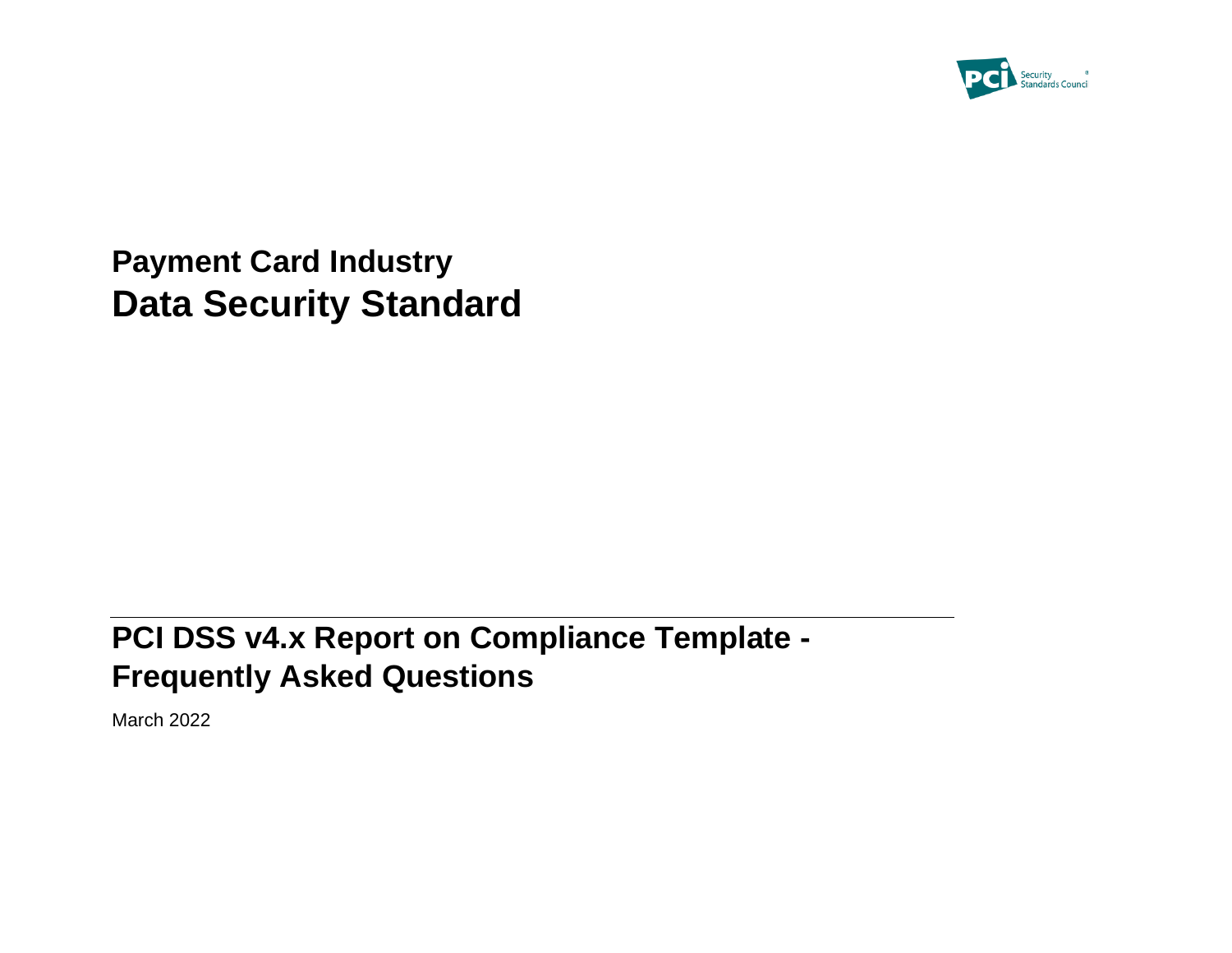

## **Purpose of document**

This document addresses questions around the use of the Report on Compliance (ROC) Template for PCI DSS v4.x.

## **1. Overview of PCI DSS v4.x Reporting**

*1. What has changed in the PCI DSS v4.x ROC Template?* 

| <b>ROC Section</b>               | <b>Description of Change</b>                                                                                                                                                                                                                                         |  |
|----------------------------------|----------------------------------------------------------------------------------------------------------------------------------------------------------------------------------------------------------------------------------------------------------------------|--|
| Throughout                       | Updates to reflect changes in PCI DSS v4.x                                                                                                                                                                                                                           |  |
|                                  | Updates to improve clarity and reduce redundancy                                                                                                                                                                                                                     |  |
|                                  | Separated the ROC into three parts:                                                                                                                                                                                                                                  |  |
|                                  | 1.<br>ROC Template Instructions – instructional content that is used to complete the ROC. This part can<br>optionally be deleted prior to releasing the final report<br>Part I: Assessment Overview<br>2.<br>3.<br>Part II: Findings and Observations and Appendices |  |
|                                  | In parts I and II minor modifications are allowed, such as increasing/decreasing the number of rows or to<br>change the column width; however, deletion of content is not allowed.                                                                                   |  |
|                                  | Use of reference numbers in the Summary Overview/Findings and Observations is no longer optional. There is<br>also the option to identify items in the response in the Findings and Observations section in addition to the<br>reference number.                     |  |
|                                  | Updated Summary of Assessment Findings (aligns with new checkboxes within the Findings and<br>Observations)                                                                                                                                                          |  |
|                                  | $\mathbf{1}$ .<br>Added "In Place with Remediation"<br>Deleted "In Place w/ CCW" (instead, reporting for Compensating Controls is captured in the<br>2.<br>"Validation Method" section for each sub-requirement)                                                     |  |
| <b>ROC Template Instructions</b> | Added Assessment Findings table indicating when each finding is to be used and what reporting is required                                                                                                                                                            |  |
|                                  | Added Instructions for Assessment Approach Reporting Options                                                                                                                                                                                                         |  |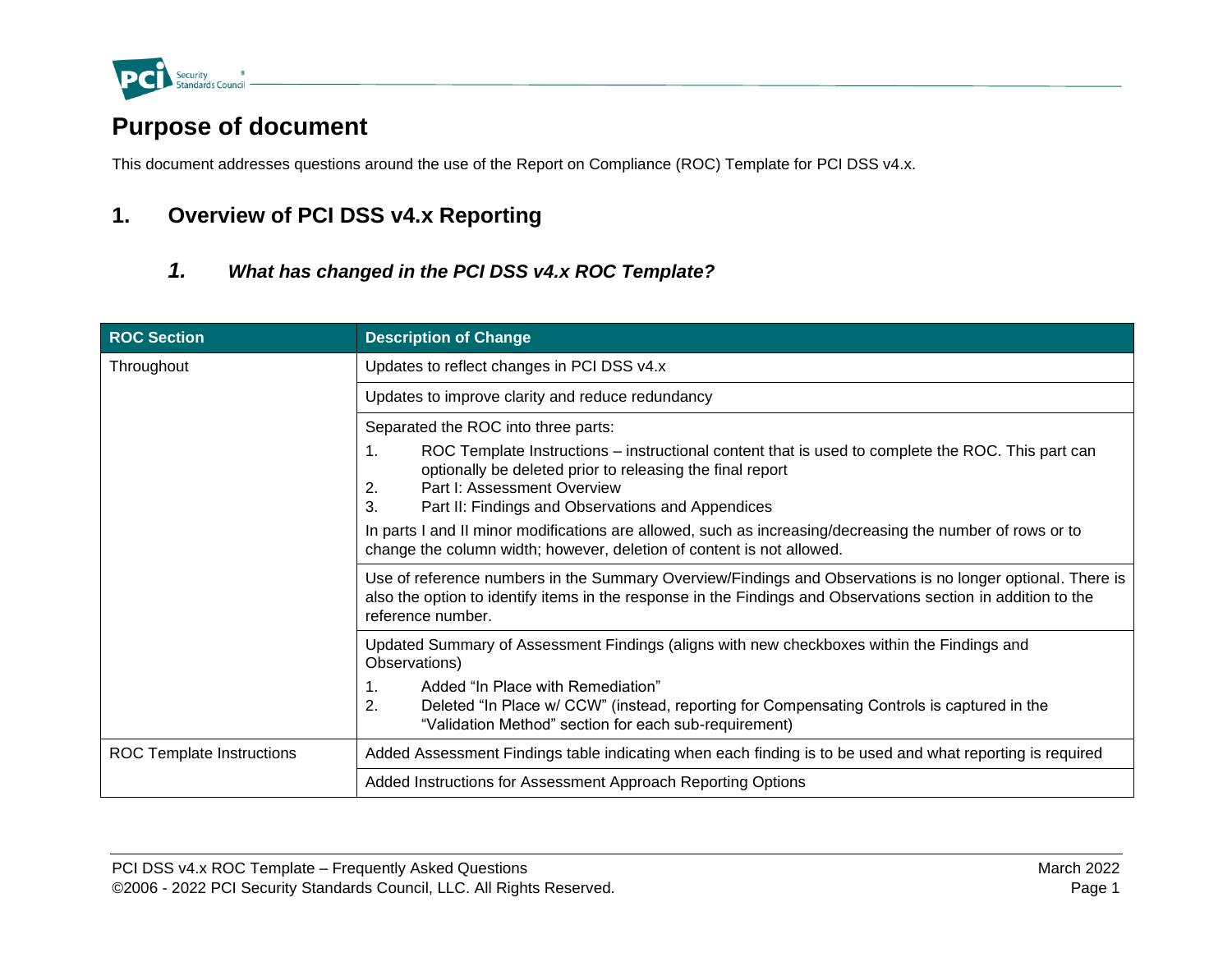

| <b>Description of Change</b>                                                                                                                                                                                                                                                                                                                                                   |  |
|--------------------------------------------------------------------------------------------------------------------------------------------------------------------------------------------------------------------------------------------------------------------------------------------------------------------------------------------------------------------------------|--|
| Aligned the Reporting Instruction Terms for consistency with other PCI standards:<br>Indicate<br>$\mathbf 1$ .<br>2.<br>Identify<br>3.<br>Describe<br>Attest<br>4.                                                                                                                                                                                                             |  |
| Added a customizable title page                                                                                                                                                                                                                                                                                                                                                |  |
| Updated the Overall Assessment Results to align with the AOC<br>1. Full/Partial Assessment<br>1. Indicate whether a Full Assessment or a Partial Assessment was completed.<br>2. Overall Assessment Result (Same three options exist in the AOC of PCI DSS v3.2.1)<br>1. Compliant<br>2. Compliant but with Legal Exception<br>3. Not Compliant                                |  |
| Added following sections:<br><b>Remote Assessment Activities</b><br>$\mathbf 1$ .<br>2.<br>Use of Subcontractors<br>3.<br><b>Additional Information/Reporting</b><br><b>Overall Assessment Result</b><br>4.<br>5.<br><b>Attestation Signatures</b><br>Storage of SAD<br>6.<br><b>Quarterly Internal Scan Results</b><br>7.<br>Added Section 6 Evidence (Assessment Workpapers) |  |
| Removed sections including:<br>PCI DSS version<br>1.<br>2.<br>Connected entities for payment processing and transmission<br>3.<br>Other business entities that require compliance with the PCI DSS<br>4.<br>Wireless summary<br>Managed service providers<br>5.<br>Updated, merged, and/or moved sections to reduce redundancy, add clarity, and/or improve readability        |  |
|                                                                                                                                                                                                                                                                                                                                                                                |  |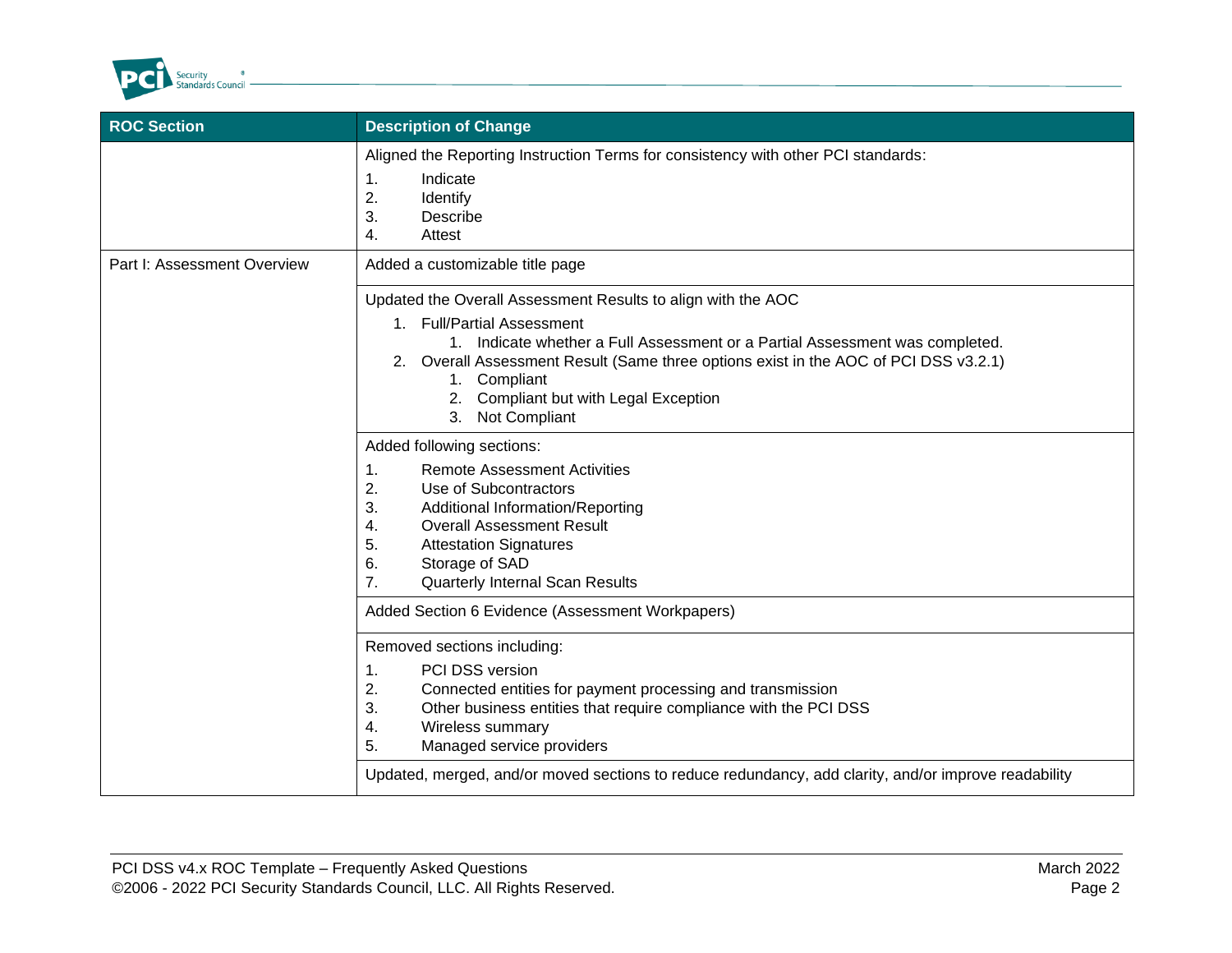

| <b>ROC Section</b>                 | <b>Description of Change</b>                                                                                                                                                                                                                                    |  |
|------------------------------------|-----------------------------------------------------------------------------------------------------------------------------------------------------------------------------------------------------------------------------------------------------------------|--|
| Part II: Findings and Observations | Reporting updated to facilitate reporting for defined approach, customized approach, or a combination of the<br>two                                                                                                                                             |  |
|                                    | Updated the reporting to focus more on referencing evidence for the defined approach                                                                                                                                                                            |  |
|                                    | Added a narrative for each requirement to explain why the assessment finding was selected. Specific<br>instructions for each assessment finding are found in the "Required Reporting" column in the Assessment<br>Findings section in ROC Template Instructions |  |
| Appendices                         | Minor updates to Compensating Controls Worksheet                                                                                                                                                                                                                |  |
|                                    | Addition of Customized Approach Template                                                                                                                                                                                                                        |  |

### *1.2 What are the options for implementing and validating requirements?*

|  | PCI DSS v4.x includes the following options for implementing and validating PCI DSS requirements: |  |  |  |
|--|---------------------------------------------------------------------------------------------------|--|--|--|
|--|---------------------------------------------------------------------------------------------------|--|--|--|

| <b>ASSESSMENT APPROACH</b>                     | <b>WHEN TO USE THIS APPROACH</b>                                                                                                                                                                                                                                                                                                                                                                                                                                                                                                |  |  |  |
|------------------------------------------------|---------------------------------------------------------------------------------------------------------------------------------------------------------------------------------------------------------------------------------------------------------------------------------------------------------------------------------------------------------------------------------------------------------------------------------------------------------------------------------------------------------------------------------|--|--|--|
| <b>Customized Approach</b><br>(New option)     | Focuses on the Customized Approach Objective of each PCI DSS Requirement (if applicable), allowing entities to implement<br>controls to meet the requirement's stated Customized Approach Objective in a way that does not strictly follow the defined<br>requirement. The customized approach supports innovation in security practices, allowing entities greater flexibility to show<br>how their current security controls meet PCI DSS requirements.                                                                       |  |  |  |
|                                                | Refer to the PCI DSS Requirements and Testing Procedures v4.0 for the Customized Approach Objectives, included with<br>each applicable requirement.                                                                                                                                                                                                                                                                                                                                                                             |  |  |  |
|                                                | <b>Note:</b> Compensating Controls are not an option for the Customized Approach                                                                                                                                                                                                                                                                                                                                                                                                                                                |  |  |  |
| <b>Defined Approach</b><br>(Existing approach) | The traditional method for implementing and validating PCI DSS and uses the Requirements and Testing Procedures<br>defined within the standard. The entity implements security controls to meet the stated requirements, and the assessor<br>follows the defined testing procedures to verify that the requirement has been met.                                                                                                                                                                                                |  |  |  |
|                                                | Note on using Compensating Control(s): As part of the defined approach, entities that cannot meet a PCI DSS<br>requirement explicitly as stated due to a legitimate and documented technical or business constraint may implement other or<br>compensating controls that sufficiently mitigate the risk associated with the requirement. On an annual basis, any<br>compensating controls must be documented by the entity and reviewed and validated by the assessor and included with the<br>Report on Compliance submission. |  |  |  |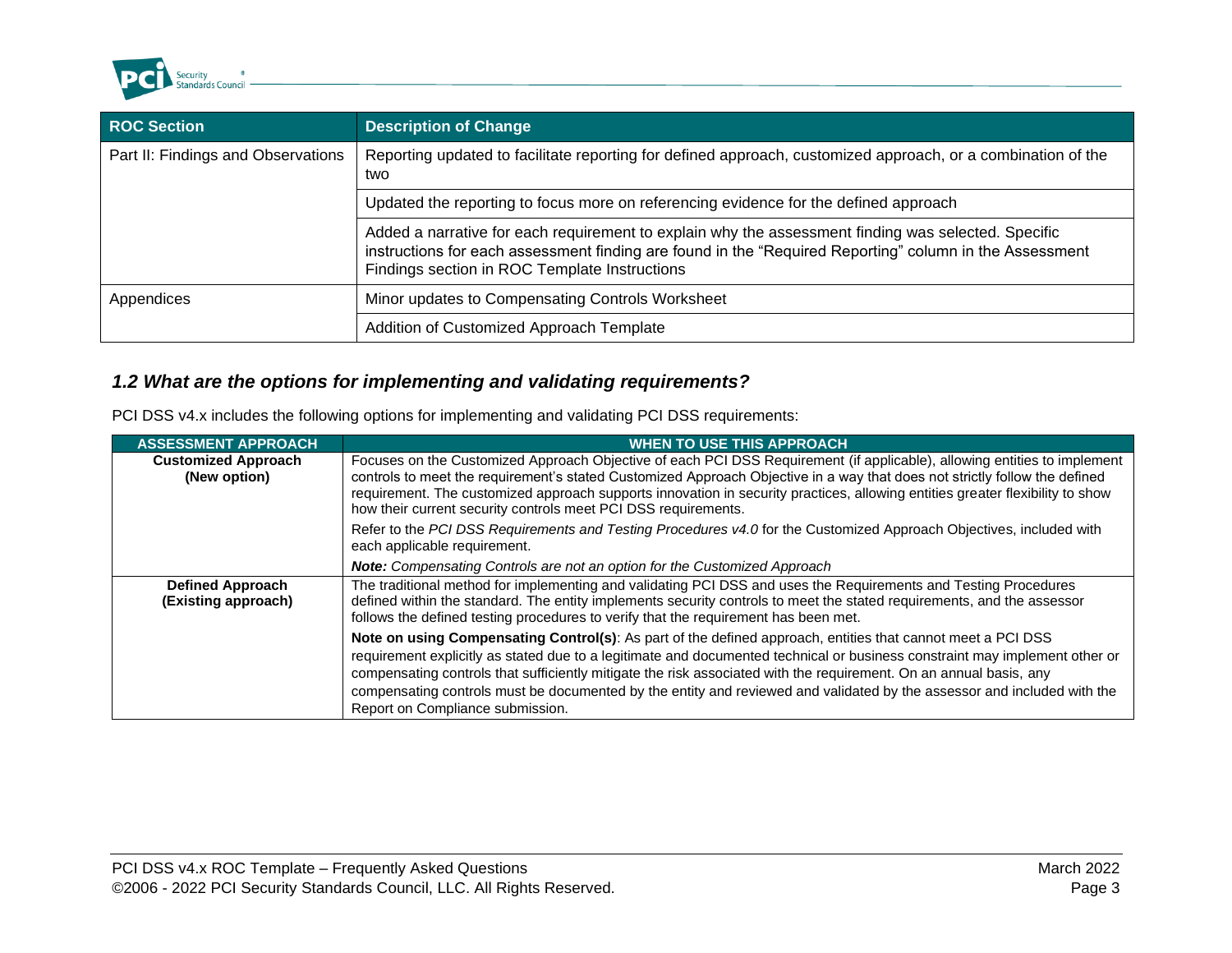

## **2. New ROC Reporting Features for PCI DSS v4.x**

#### *2.1 What is the purpose of Section 1.7: Overall Assessment Result?*

*Overall Assessment Result* is a new ROC section to provide the overall status of a PCI DSS assessment, based on findings noted in the *Assessment Findings* for each PCI DSS requirement. The *Overall Assessment Result* table below is excerpted from the PCI DSS v4.x ROC Template:

#### **Overall Assessment Result**  $1.7$

| Indicate below whether a full or partial assessment was completed. Select only one. |                                                                                                                                                                                              |  |
|-------------------------------------------------------------------------------------|----------------------------------------------------------------------------------------------------------------------------------------------------------------------------------------------|--|
|                                                                                     | <b>Full Assessment</b> – All requirements have been assessed and therefore no requirements were marked as Not Tested.                                                                        |  |
|                                                                                     | Partial Assessment - One or more requirements have not been assessed and were therefore marked as Not Tested. Any requirement<br>not assessed is noted as Not Tested in section 1.8.1 below. |  |

| <b>Overall Assessment Result</b><br>(Select only one) |                                                                                                                                                                                                                                                                                                                                                                  |  |
|-------------------------------------------------------|------------------------------------------------------------------------------------------------------------------------------------------------------------------------------------------------------------------------------------------------------------------------------------------------------------------------------------------------------------------|--|
| П                                                     | Compliant: All sections of the PCI DSS ROC are complete, and all assessed requirements are marked as being either 1) In Place, 2) In<br>Place with Remediation, or 3) Not Applicable, resulting in an overall COMPLIANT rating; thereby the assessed entity has demonstrated<br>compliance with all PCI DSS requirements except those noted as Not Tested above. |  |
| П                                                     | Non-Compliant: Not all sections of the PCI DSS ROC are complete, or one or more requirements are marked as Not in Place, resulting in<br>an overall NON-COMPLIANT rating; thereby the assessed entity has not demonstrated compliance with PCI DSS requirements.                                                                                                 |  |
| ┍                                                     | Compliant but with Legal Exception: One or more assessed requirements in the ROC are marked as Not in Place due to a legal<br>restriction that prevents the requirement from being met and all other assessed requirements are marked as being either 1) In Place, 2) In                                                                                         |  |

#### *2.2 In Part II: Findings and Observations, what is the purpose of the Assessment Findings columns?*

The *Assessment Findings* columns categorize the results of the assessment for each individual PCI DSS requirement. *Note that this is not a new section of the ROC, but it does include a new reporting option.*

These results are summarized in new Section 1.8 *Summary of Assessment*.

Here is an excerpt from Part II: *Findings and Observations* that shows the headings and reporting options: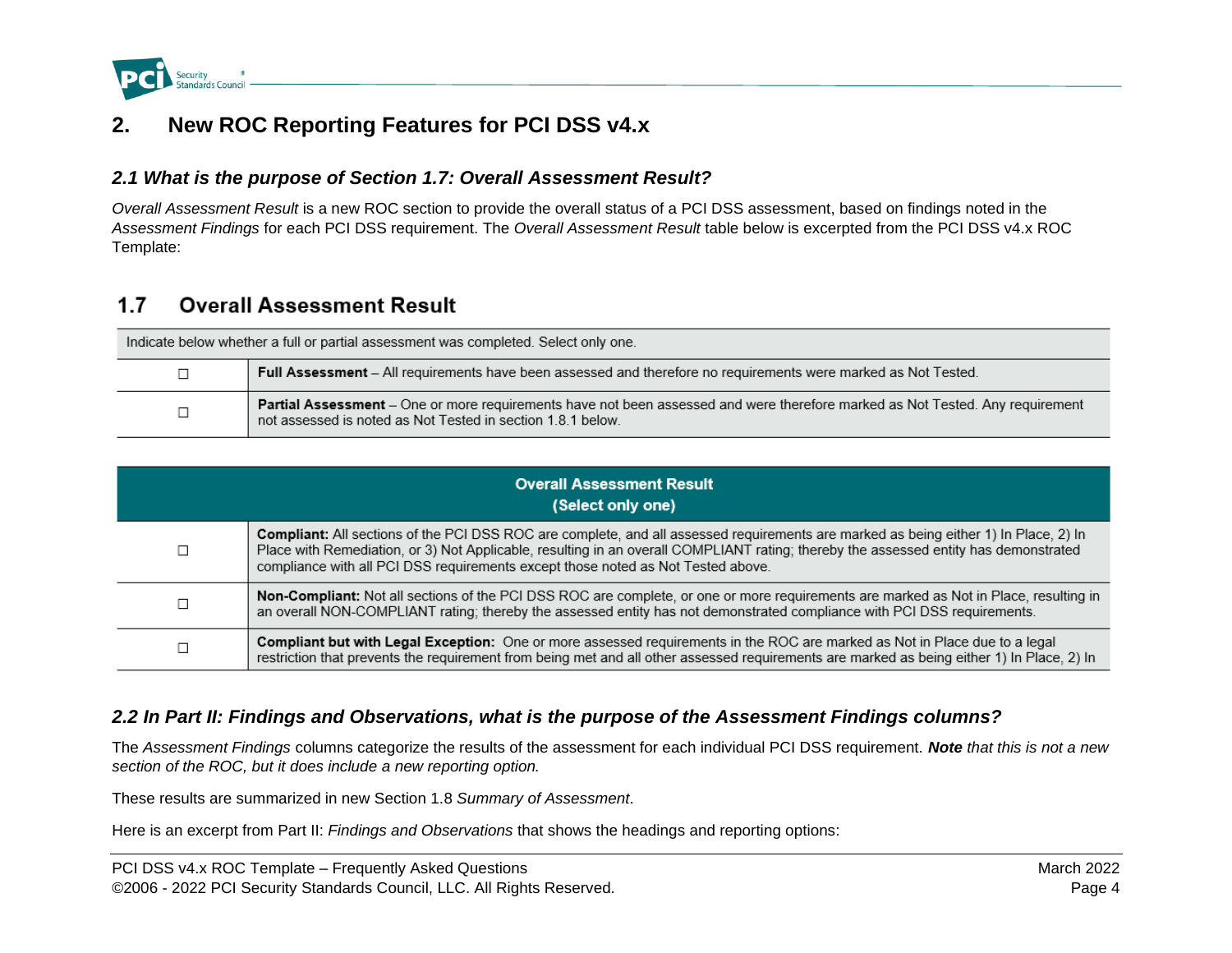

#### **Requirement Description**

1.1 Processes and mechanisms for installing and maintaining network security controls are defined and understood.

#### **PCI DSS Requirement**

1.1.1 All security policies and operational procedures that are identified in Requirement 1 are:

- Documented.  $\bullet$
- Kept up to date.  $\bullet$
- In use.  $\bullet$
- Known to all affected parties.  $\bullet$

| <b>Assessment Findings</b><br>(select one)                                                                                                                                                          |                                     |                   |                                     |  |
|-----------------------------------------------------------------------------------------------------------------------------------------------------------------------------------------------------|-------------------------------------|-------------------|-------------------------------------|--|
| In Place                                                                                                                                                                                            | In Place with<br><b>Remediation</b> | <b>Not Tested</b> | <b>Not in Place</b>                 |  |
|                                                                                                                                                                                                     |                                     |                   |                                     |  |
| Describe why the assessment finding was selected.<br>Note: Include all details as noted in the "Required Reporting" column of the table in<br>Assessment Findings in the ROC Template Instructions. |                                     |                   | <enter here="" response=""></enter> |  |

#### *2.3 What is the difference between the Overall Assessment Result in Section 1.7 and the Assessment Findings in Part II: Findings and Observations?*

The *Overall Assessment Result* in Section 1.7 of the ROC is a cumulative summary of all assessment findings, and is one of the following: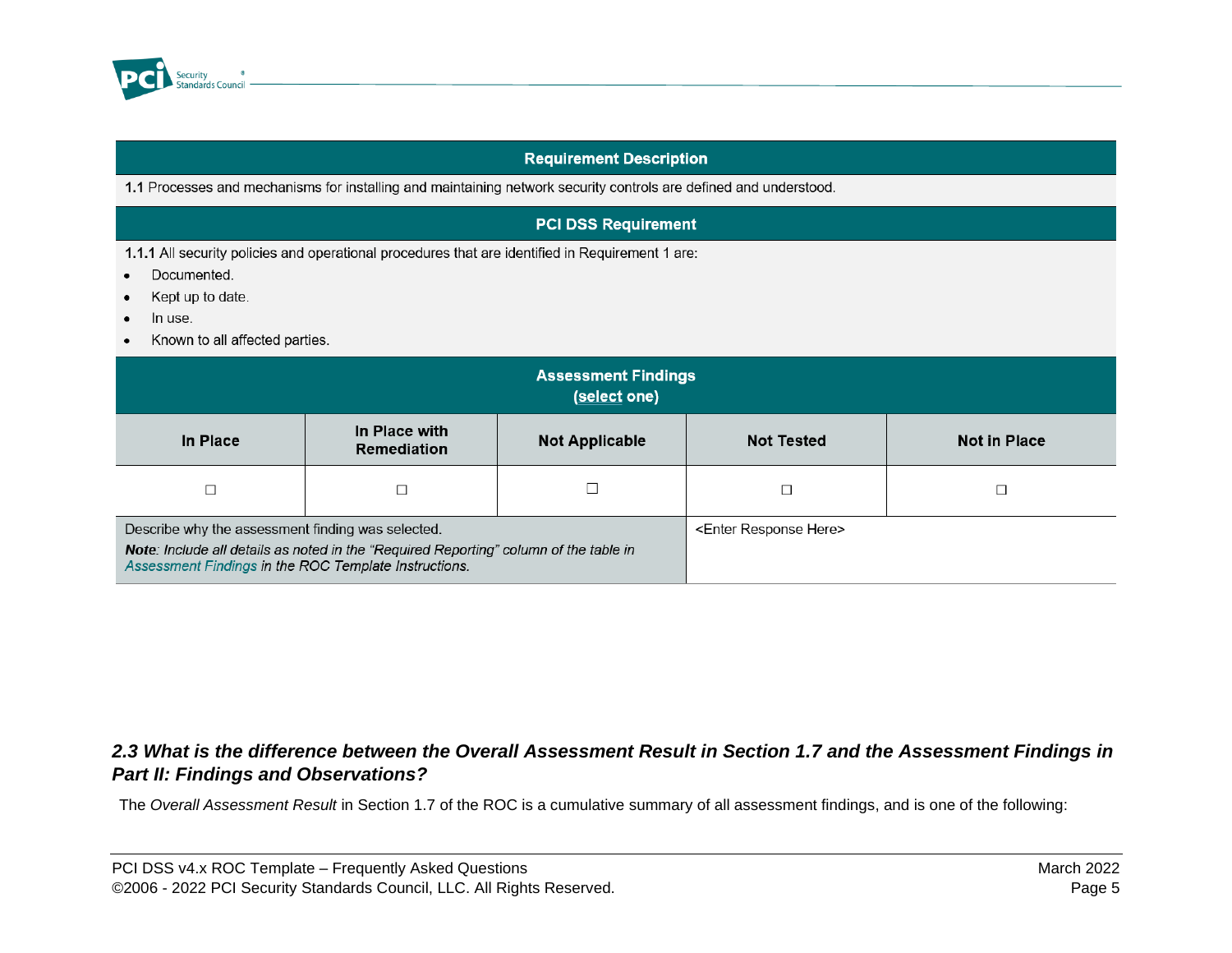

|    | <b>Overall Assessment Result</b>   |
|----|------------------------------------|
| 1. | Compliant                          |
| 2. | Compliant but with Legal Exception |

3. Non-Compliant

The *Assessment Findings* in Part II shows the results for each individual PCI DSS requirement, and is one of the following:

|                            | <b>Assessment Findings</b>                                                            |  |
|----------------------------|---------------------------------------------------------------------------------------|--|
| 1.<br>2.<br>3.<br>4.<br>5. | In Place<br>In Place with Remediation<br>Not Applicable<br>Not Tested<br>Not in Place |  |
|                            |                                                                                       |  |

#### *2.4 What is the purpose of section 1.9 Attestation Signatures?*

The attestation signatures section is intended to emphasize to the assessor the importance of conducting an independent, fact-based assessment that is complete and accurate to the best of the assessor's knowledge and to capture such acknowledgement by the assessor for PCI SSC quality assurance purposes. This section does not change the intended audience or distribution methods for the ROC.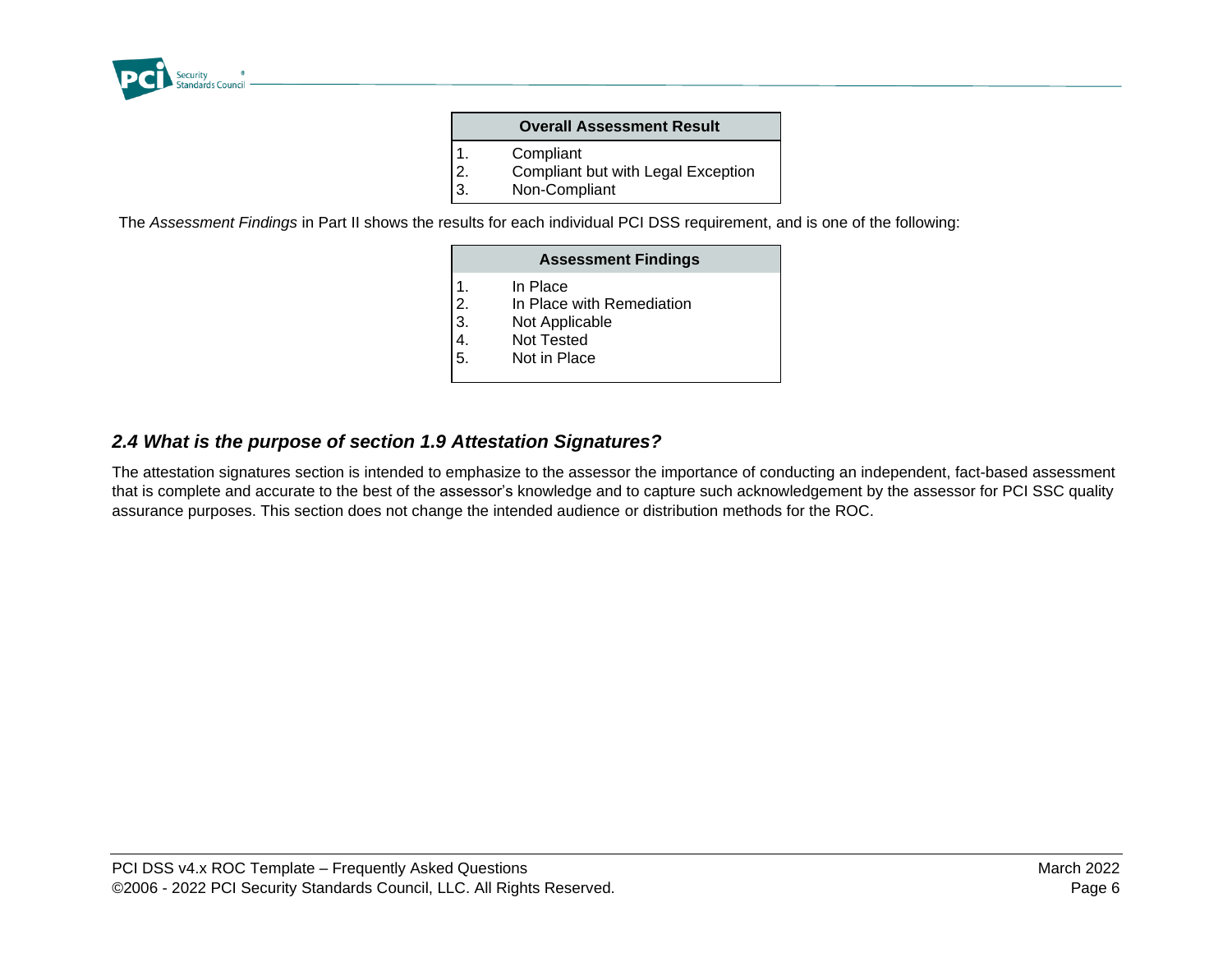

## **3. New ROC Reporting Options for PCI DSS v4.x Explained**

### *3.1 Why have Full Assessment and Partial Assessment been added to the ROC Template?*

These reporting options have been added to provide better transparency in reporting. When an entity undergoes a Full Assessment, all PCI DSS requirements have been considered and no requirements are marked as Not Tested. When an entity undergoes a Partial Assessment, only a subset of PCI DSS requirements has been considered and one or more requirements are marked as Not Tested. Refer to question 4.2 below "What is the difference between Not Applicable and Not Tested?" for more information.

#### *3.2 What is the purpose of In Place with Remediation in Assessment Findings?*

In Place with Remediation is used when a requirement was not in place at some point during the PCI DSS assessment period, but where the entity remediated the issue such that the requirement was in place before the completion of the assessment. This option provides reporting transparency so that report reviewers can better understand the entity's security posture throughout the assessment period.

In Place with Remediation is recorded in the *Assessment Findings* section of the ROC and is a Compliant result in the *Overall Assessment Result* section of the ROC. In all cases where In Place with Remediation is used, the assessor must have assurance that the entity has identified and addressed the reason why the control failed, has implemented the control, and has implemented ongoing processes to prevent re-occurrence of the control failure.

An example of the use of In Place with Remediation is when an entity cannot provide evidence that ASV scans were conducted every quarter during the past year, but where the entity conducts the ASV scan, determined why scans were missed in the past, and implements processes to prevent re-occurrence in the future. Other examples include:

- A security patch that was not applied within 30 days.
- A misconfigured network security control.
- A missing or inadequate policy document.
- Unintentional storage of unencrypted PAN.
- Unintentional storage of SAD.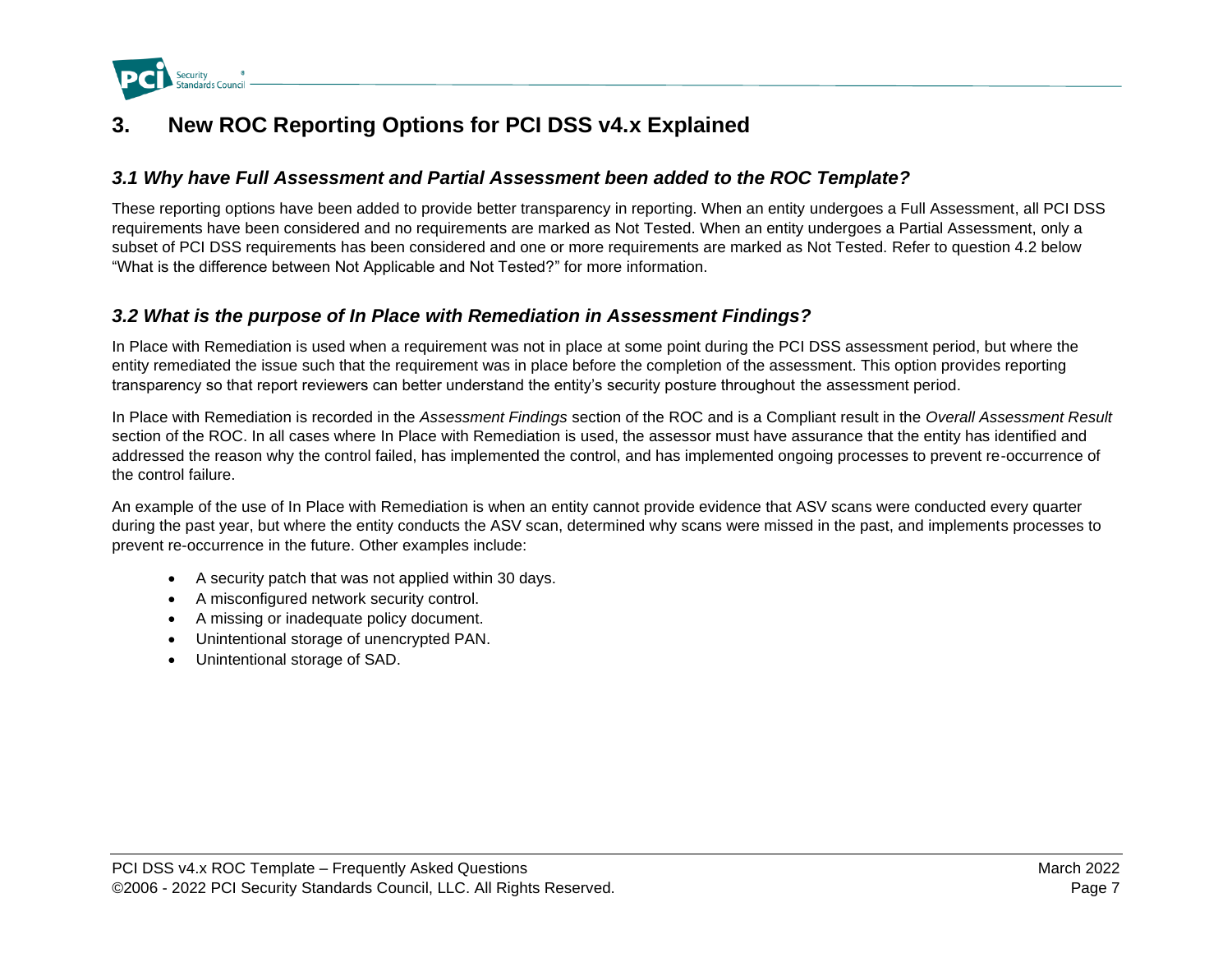

### *3.3 Can an Assessment Finding be noted as In Place with Remediation if the entity has not addressed the underlying issue?*

No. An *Assessment Finding* can only be noted as In Place with Remediation if, before the end of the assessment, the entity has addressed the issue and implemented ongoing processes to prevent its re-occurrence.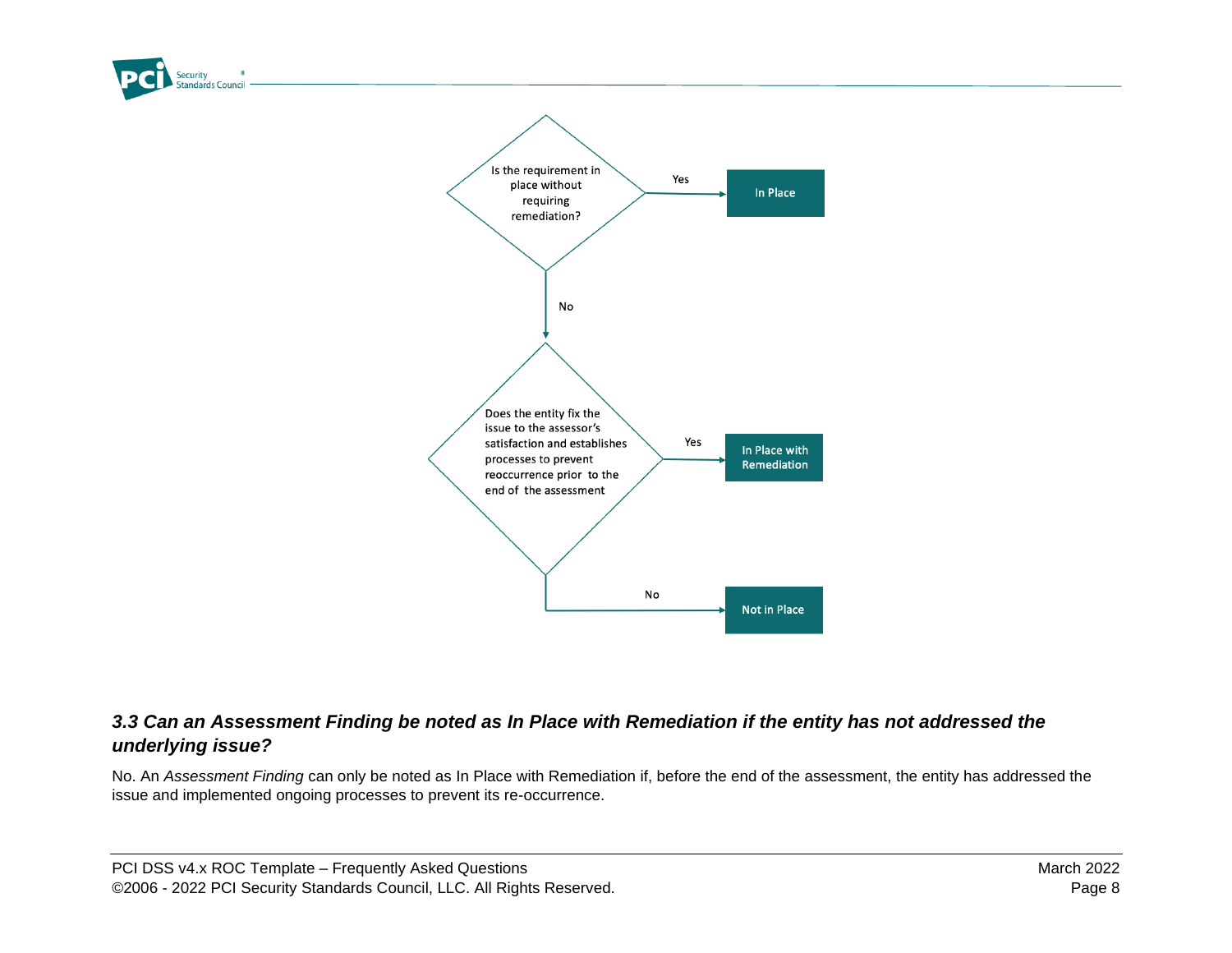

### **4. Assessment Findings**

*4.1 When determining which one of the summary findings is appropriate for a sub-requirement, is there any more guidance available on those options beyond what is in the "Introduction to the ROC Template" section of the ROC Template for PCI DSS v4.x?* 

The following table is a supplement to the explanation provided within the ROC Template for PCI DSS v4.x. Only one response should be selected at the sub-requirement.

| <b>Response</b>              | When to use this response:                                                                                                                                                                                                                                                                                                                                                                                                                                                                           |  |  |
|------------------------------|------------------------------------------------------------------------------------------------------------------------------------------------------------------------------------------------------------------------------------------------------------------------------------------------------------------------------------------------------------------------------------------------------------------------------------------------------------------------------------------------------|--|--|
| In Place                     | The expected testing has been performed, and all elements of the requirement have been met.                                                                                                                                                                                                                                                                                                                                                                                                          |  |  |
| In Place with<br>Remediation | The requirement was Not in Place at some point during the PCI DSS assessment period, but where the entity remediated the<br>issue such that the requirement was In Place before completion of the assessment. In all cases of In Place with Remediation, the<br>assessor must have assurance that the entity has identified and addressed the reason that the control failed, has implemented the<br>control, and has implemented ongoing processes to prevent re-occurrence of the control failure. |  |  |
| Not Applicable (N/A)         | The requirement does not apply to the organization's environment.                                                                                                                                                                                                                                                                                                                                                                                                                                    |  |  |
|                              | Not Applicable responses require reporting on testing performed to confirm the Not Applicable status including a detailed<br>description explaining how it was determined that the requirement does not apply.                                                                                                                                                                                                                                                                                       |  |  |
|                              | Note that reporting instructions that start with "If Yes" or "If No" do not require additional testing to confirm the Not Applicable<br>status. For example, if the Reporting Instruction was "If Yes, complete the following" and the response was "No" then the assessor<br>would simply mark that section as Not Applicable or N/A and no further testing is required.                                                                                                                            |  |  |
| <b>Not Tested</b>            | The requirement (or any single aspect of the requirement) was not included for consideration in the assessment and was not<br>tested in any way.                                                                                                                                                                                                                                                                                                                                                     |  |  |
|                              | (See "What is the difference between Applicable' and 'Not Tested'?" below at 4.2 for examples of when this option should be<br>used.)                                                                                                                                                                                                                                                                                                                                                                |  |  |
|                              | Note: Where Not Tested is used, the assessment is considered a Partial Assessment.                                                                                                                                                                                                                                                                                                                                                                                                                   |  |  |
| Not in Place                 | Some or all elements of the requirement have not been met, are in the process of being implemented, or require further testing<br>before it will be known if they are In Place.                                                                                                                                                                                                                                                                                                                      |  |  |
|                              | This response is also used if a requirement cannot be met due to a legal restriction, meaning that meeting the requirement would<br>contravene a local or regional law or regulation. The assessor must confirm that a statutory law or regulation exists that prohibits<br>the requirement from being met.                                                                                                                                                                                          |  |  |
|                              | <b>Note:</b> Contractual obligations or legal advice are not legal restrictions.                                                                                                                                                                                                                                                                                                                                                                                                                     |  |  |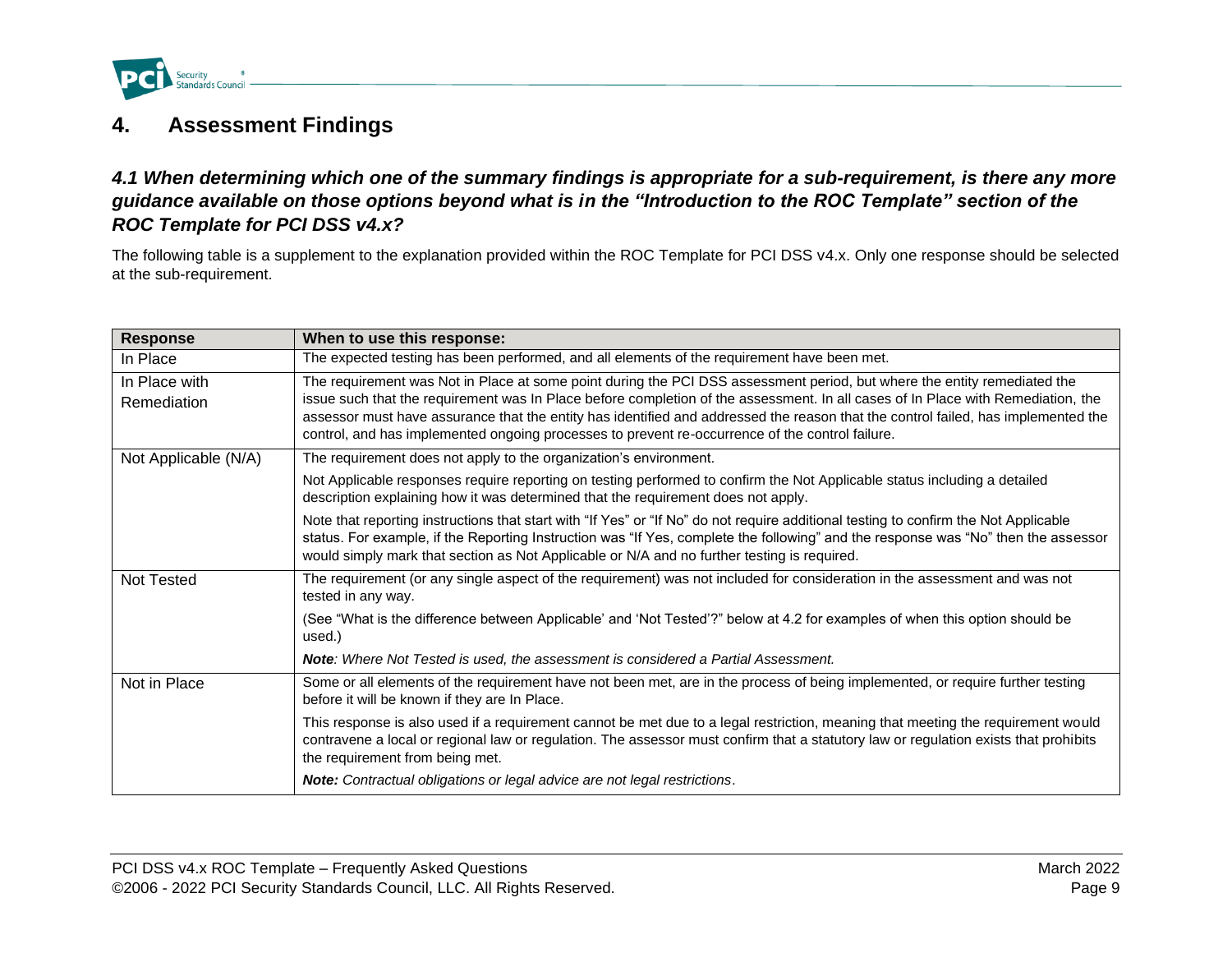

### *4.2 What is the difference between "Not Applicable" and "Not Tested?"*

Requirements that are Not Applicable to an environment must be verified as such. Using the example of wireless and an organization that does not use wireless technology in any capacity, an assessor could select Not Applicable for Requirements 1.3.3, 2.3.1 - 2.3.3, and 4.2.1.2 after the assessor confirms through testing that there are no wireless technologies used in the organization's CDE or that connect to their CDE. Once this has been confirmed, the assessor may select Not Applicable for those specific requirements, and the accompanying reporting must reflect the testing performed to confirm the Not Applicable status.

If a requirement is completely excluded from review without any consideration as to whether it could apply, the Not Tested option must be selected. Examples of situations where this could occur may include:

- An organization may be asked by their acquirer or brand to validate a subset of requirements—for example, using the prioritized approach to validate certain milestones.
- An organization may want to validate a new security control that impacts only a subset of requirements—for example, implementation of a new encryption method that requires assessment of PCI DSS Requirements 2, 3, and 4.
- A service provider organization might offer a service that covers only a limited number of PCI DSS requirements—for example, a physical storage provider may want only to validate the physical security controls per PCI DSS Requirement 9 for their storage facility.

In these scenarios, the organization wants only to validate certain PCI DSS requirements, even though other requirements might also apply to their environment. The resulting AOC(s) must be clear in what was tested and not tested.

Items marked as Not Applicable require that the assessor render an opinion that the item is not applicable; however, with Not Tested, the assessor is simply following the entity's instructions to not test something with no opinion needed from the assessor.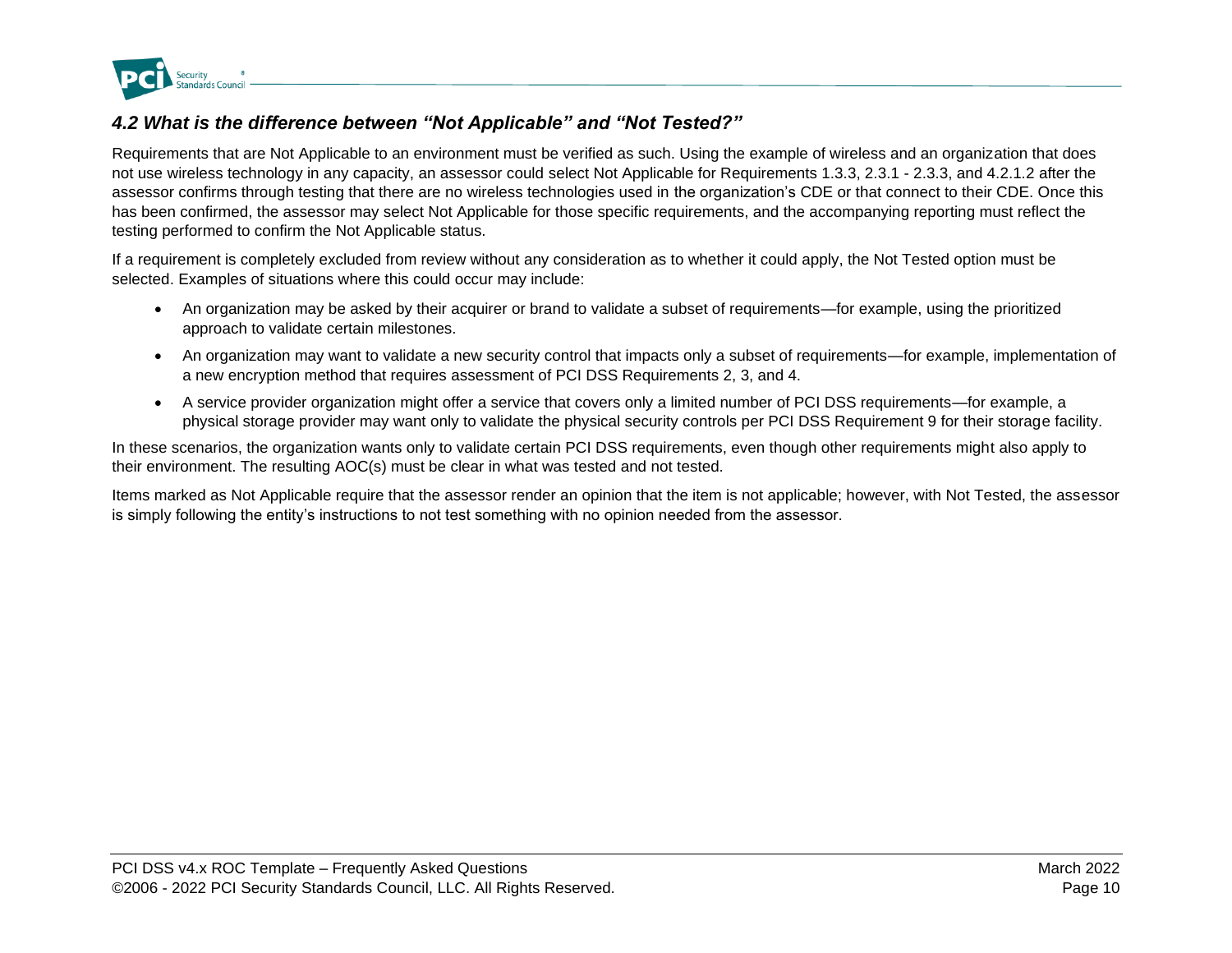

*The example below illustrates the difference between Not Applicable and Not Tested using different scenarios*

|                 | <b>Not Applicable</b>                                                                                                                                                                                                                                                                                                          | <b>Not Tested</b>                                                                                                                                                                                                                                                                                                                                                                                  |
|-----------------|--------------------------------------------------------------------------------------------------------------------------------------------------------------------------------------------------------------------------------------------------------------------------------------------------------------------------------|----------------------------------------------------------------------------------------------------------------------------------------------------------------------------------------------------------------------------------------------------------------------------------------------------------------------------------------------------------------------------------------------------|
| <b>Scenario</b> | A listed PCI SSC Validated P2PE solution<br>is in place, and the entity fully meets all<br>the eligibility criteria defined in SAQ P2PE<br>No CHD in the environment.                                                                                                                                                          | A service provider organization offers a<br>service that covers only a limited number of<br>PCI DSS requirements-for example, a<br>physical storage provider that only wishes<br>to validate the physical security controls per<br>PCI DSS Requirement 9 for their storage<br>facility.<br>Acquirer asking for a report on a subset of<br>requirements (for example, the prioritized<br>approach). |
| <b>Testing</b>  | Assessor performs the appropriate testing and<br>validation on all requirements. Any PCI DSS<br>requirement where testing verifies the non-<br>applicability of that requirement is marked as<br>Not Applicable, which would result in a Full<br>Assessment*<br>*By definition, no requirements are marked as<br>"Not Tested". | Assessor only validates the physical security<br>controls per PCI DSS Requirement 9. The<br>remaining requirements are marked as Not<br>Tested which would result in a Partial<br>Assessment.                                                                                                                                                                                                      |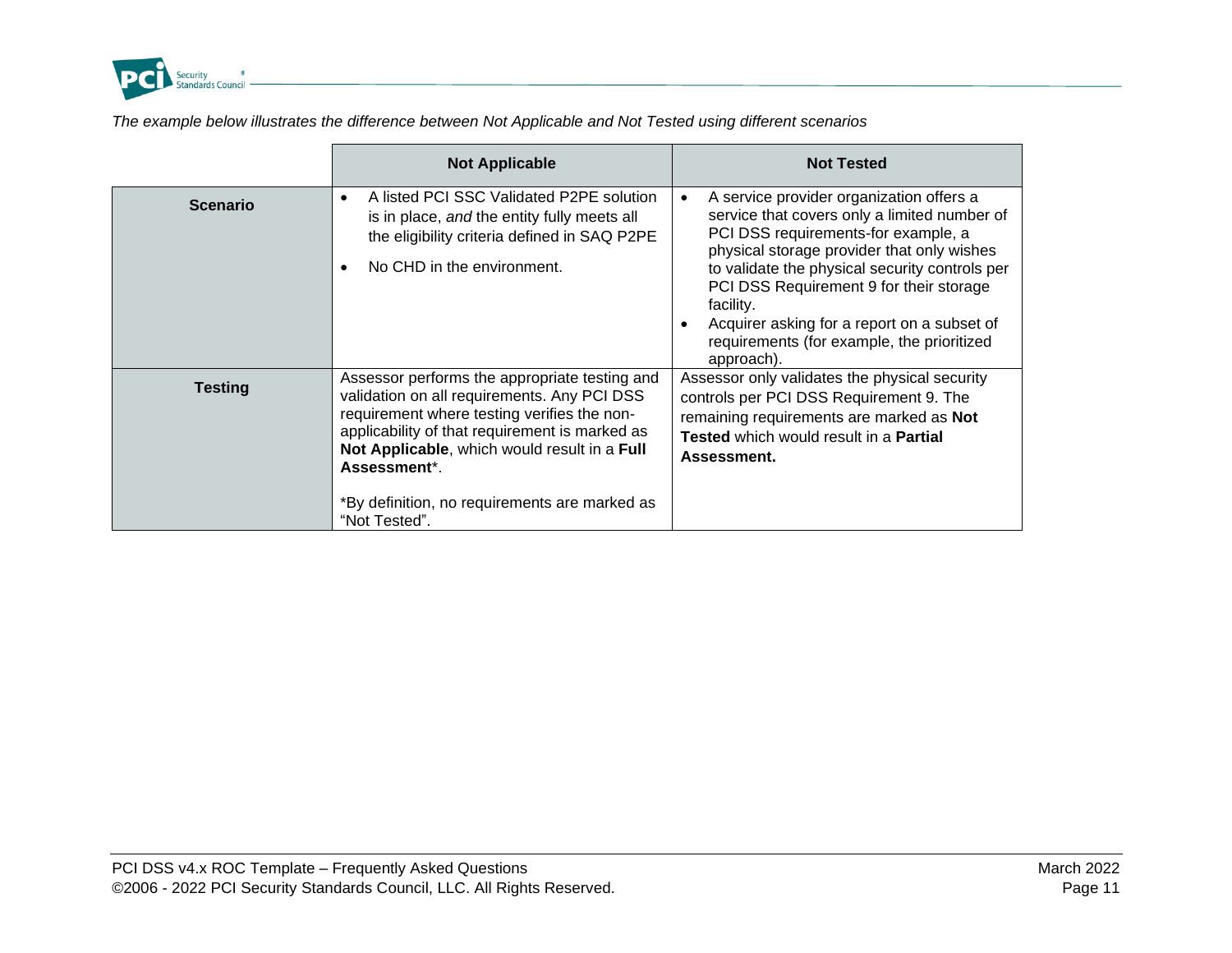

### **5. General Questions**

### *5.1 Is use of the ROC Template for PCI DSS v4.x mandatory?*

The PCI DSS ROC Template is mandatory for QSAs to use for official reporting of a PCI DSS assessment. Requirements for ISAs and reporting should be discussed with the brands and/or acquirers accepting the Report on Compliance. For official reporting of a PCI DSS v4.0 assessment by a QSA, the ROC Template must be completed, with all response sections completed (even if to note that sections or requirements are not applicable).

### *5.2 Where can I find the unlocked Microsoft Word version of the ROC Template for PCI DSS v4.x?*

The most up-to-date unlocked Microsoft Word version of the ROC Template for PCI DSS v4.x is available on the Assessor Portal (www.programs.pcissc.org) for assessors to download. Please be sure to download a clean copy before each assessment, as there may be subsequent changes to the ROC Template for PCI DSS v4.x during the PCI DSS v4 lifecycle.

Contact your Program Manager directly if you cannot access the Assessor Portal. A PDF version of the ROC Template for PCI DSS v4.x is available on the PCI SSC website for non-assessor inquiries.

#### *5.3 How should a QSA Company report typos or other errors in the ROC Template for PCI DSS v4.x?*

Errors in the ROC Template for PCI DSS v4.x should be reported to the Program Manager. Please include all relevant details regarding the error such as operating system and word processor used when experiencing the error.

### *5.4 Can a QSA company make personalization-type changes to the ROC Template for PCI DSS v4.x and, if so, what are the limitations?*

PCI SSC recognizes the need for personalization changes by the QSA to the ROC Template for PCI DSS v4.x, such as the addition of company logos and addition of legal verbiage. Therefore, a customizable title page has been added to the ROC Template for PCI DSS v4.x. Personalization must be limited to the customizable title page and the headers of the remainder of the document. The addition of table rows is permitted as needed throughout the document. The assessor may optionally delete *ROC Template Instructions* prior to submitting the final report to the customer. The addition of content, such as legal verbiage, is allowed and must be limited to the customizable title page.

Other changes must be minimal and the format of the ROC Template for PCI DSS v4.x must remain unchanged. This includes reordering of sections, which is NOT allowed. Nothing is permitted to be removed from Parts I and II of the document, including sections or requirements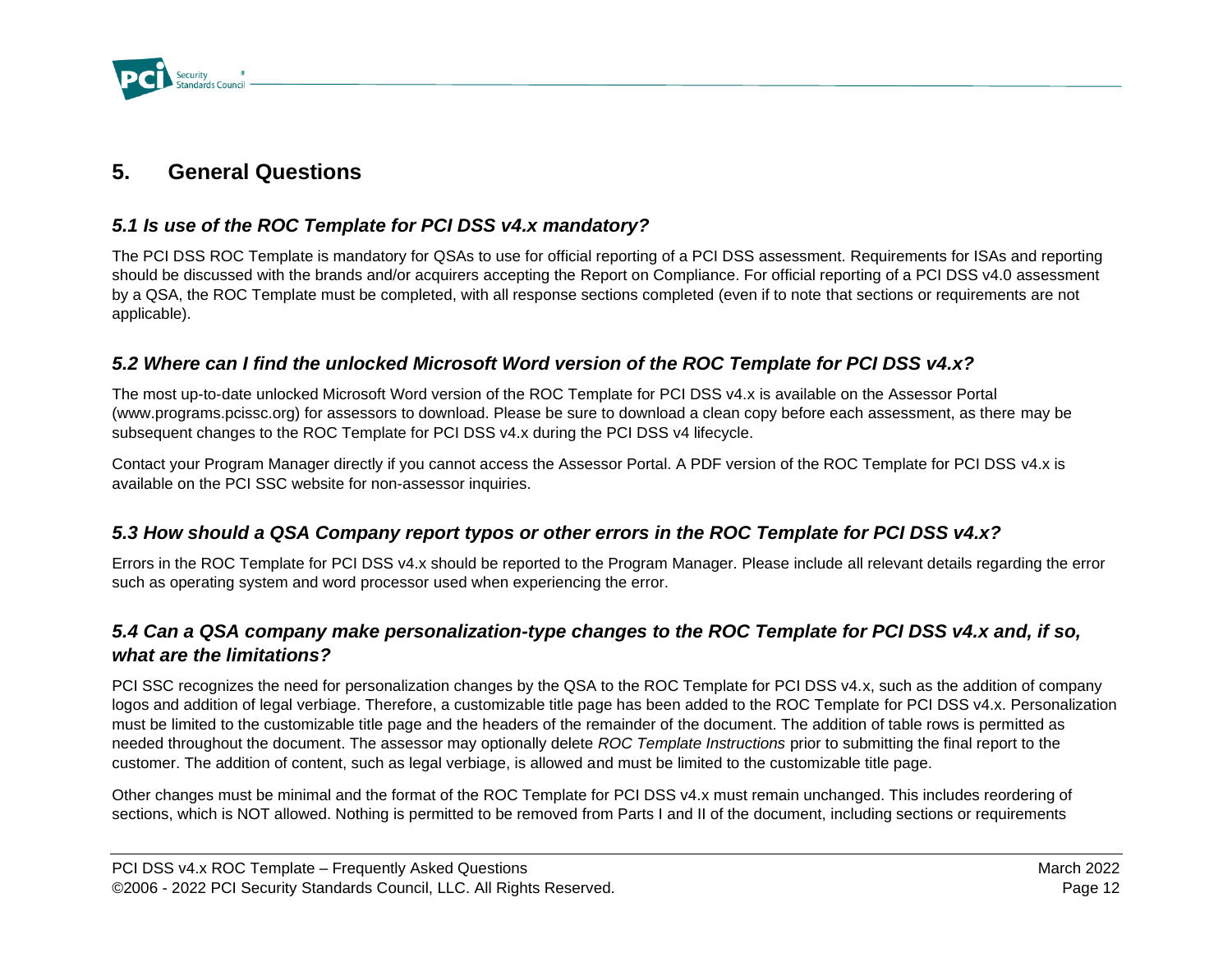

determined to be not applicable. Those sections and/or requirements shall remain in the completed ROC Template with the "not applicable" result documented instead. Edits to the footers are explicitly not allowed.

The following changes are **permitted**:

- Addition of Company logos and legal verbiage
- Changes to the customizable title page
- Changes to the page headers
- Additions of table rows
- Removal of ROC Template Instructions

The following changes are **prohibited**:

- Edits to the footers
- Changes to the format of the ROC Template for PCI DSS v4.x
- Reordering or removal of sections or requirements
- Removal of any content from Parts I and II including reporting instructions in those sections

The following should be **considered** when making changes:

- QSAs must ensure there is reasonable distinction between the content has been added by the QSA and is not part of the published PCI SSC document.
- All additions should be considered carefully, and such content should be added only to the customizable title page of the document.
- Accepting entities (Payment Brands and/or Acquirers) may choose not to accept any report that has changes to the ROC Template they believe are unacceptable.

### *5.5 Can our company use our reporting tool to generate the report (such as a PDF generated from HTML), provided that the look and the content closely follow the original?*

PCI SSC will allow this, but with the understanding that what your reporting tool produces must include all content from the Reporting Template and look just like the PCI SSC Reporting Template. If it cannot do that, do not use the tool and report directly into the Word file.

### *5.6 Do ROCs and ROVs need to be compiled only in English or may they be produced in the local language?*

There is not a PCI SSC requirement that the ROC be compiled in English; however, the QSA will be required to translate to English at their own expense if PCI SSC requests reports, work papers, etc. at any point. Check with the accepting brands/acquirers as to their language requirements.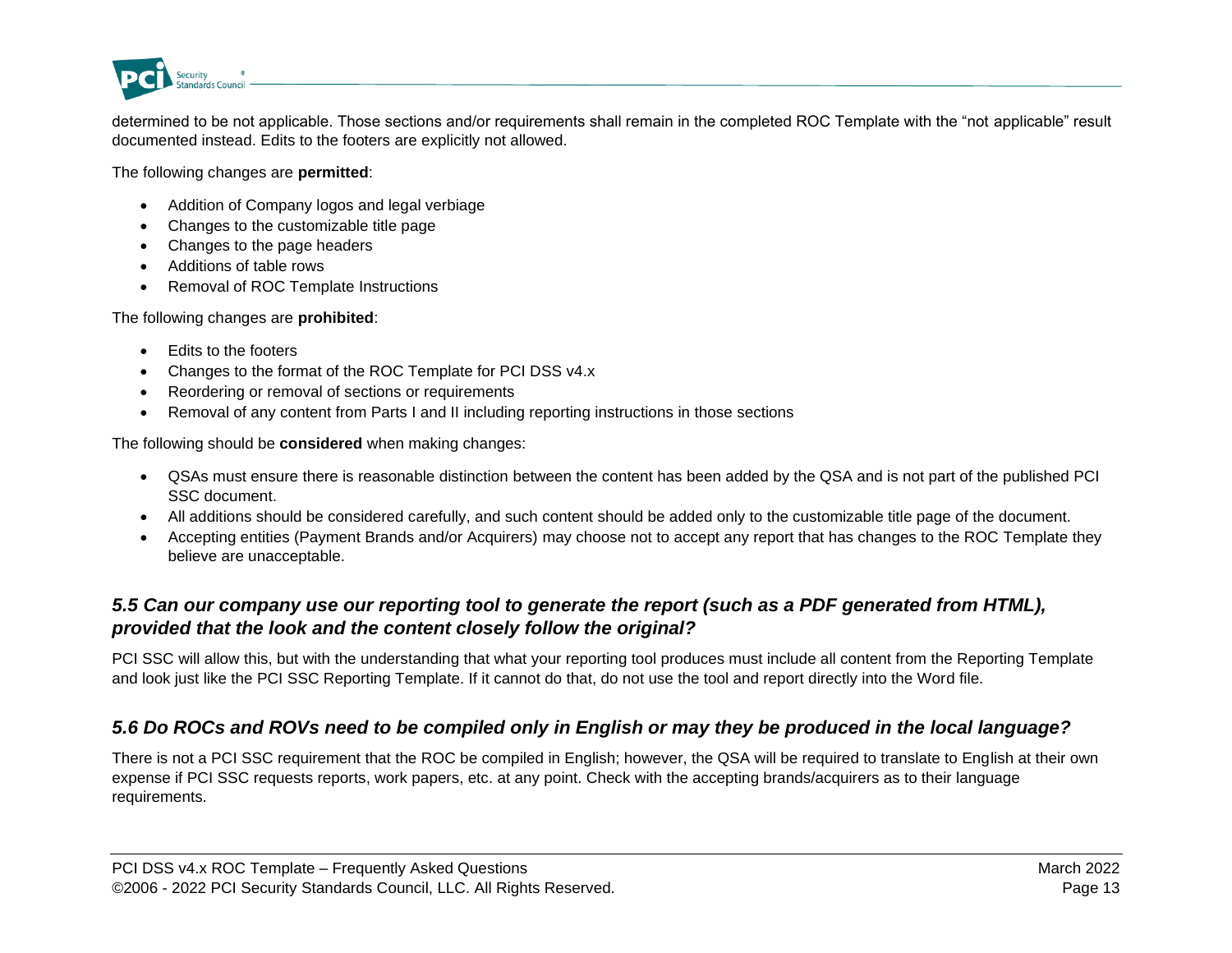

### *5.7 Will PCI SSC be translating the PCI DSS v4.x ROC Template into other languages? May I translate the document myself?*

PCI SSC only provides the PCI DSS v4.x ROC Template in English. However, it is recognized that not all work is done in English and that translations may be necessary. If a QSA translates this document, PCI SSC requires the following:

- QSA must provide both PCI SSC's English version and QSA's translated version to customers/end-users, noting that the English version from PCI SSC governs in the event of any conflict.
- After the table of contents at the beginning of the document, the following disclaimer must be included in both in English and the translated language: "Note –This document (the "Translation") is an unofficial, <<final language>> language translation of the original English language version provided herewith ("Official Version"). The Translation has been prepared by <<QSA Company>>, and PCI SSC has not had any involvement in and does not endorse the Translation. < QSA Company> hereby certifies that it has made all attempts to ensure that the Translation accurately, completely, and truly reflects the Official Version in form and substance. <<QSA Company>> is and shall be solely responsible for any and all liability resulting from any error in translation or inconsistency between the Official Version and the Translation."

#### *5.8 Have requirements for work papers and retention of work papers changed?*

Requirements for work papers and retention of work papers have not changed; however, please review the current version of QSA Program Guide for expectations regarding evidence. Assessors are expected to collect evidence to support the contents of the ROC from end-to-end. As explained in the "ROC Template Instructions" section of the ROC Template for PCI DSS v4.x, work papers contain comprehensive records of the assessment activities including observations, results of system testing, configuration data, file lists, interview notes, documentation excerpts, references, screenshots, and other evidence collected during the course of the assessment to support the assessor's findings.

### *5.9 When a QSA company is audited, are the audits conducted using reports from only the most recent standard?*

Any audits will continue to employ a sampling of completed reports, which could include v3.2.1 and v4.x reporting. It is important to continue to strive for quality reporting when assessing against either standard, and the expectations around 3.2.1 have not changed. Assessors should be prepared to be audited for any work they've completed, including reporting, work papers, and similar. The company will receive feedback no matter what version of reporting is used.

### *5.10 Are requirements noted as best practice until 31 March 2025 considered "Not Applicable" or "Not Tested"?*

Requirements noted as best practices until 31 March 2025 are not required to be tested until that date has passed. As such, a "Not Applicable" response to future-dated requirements is accurate.